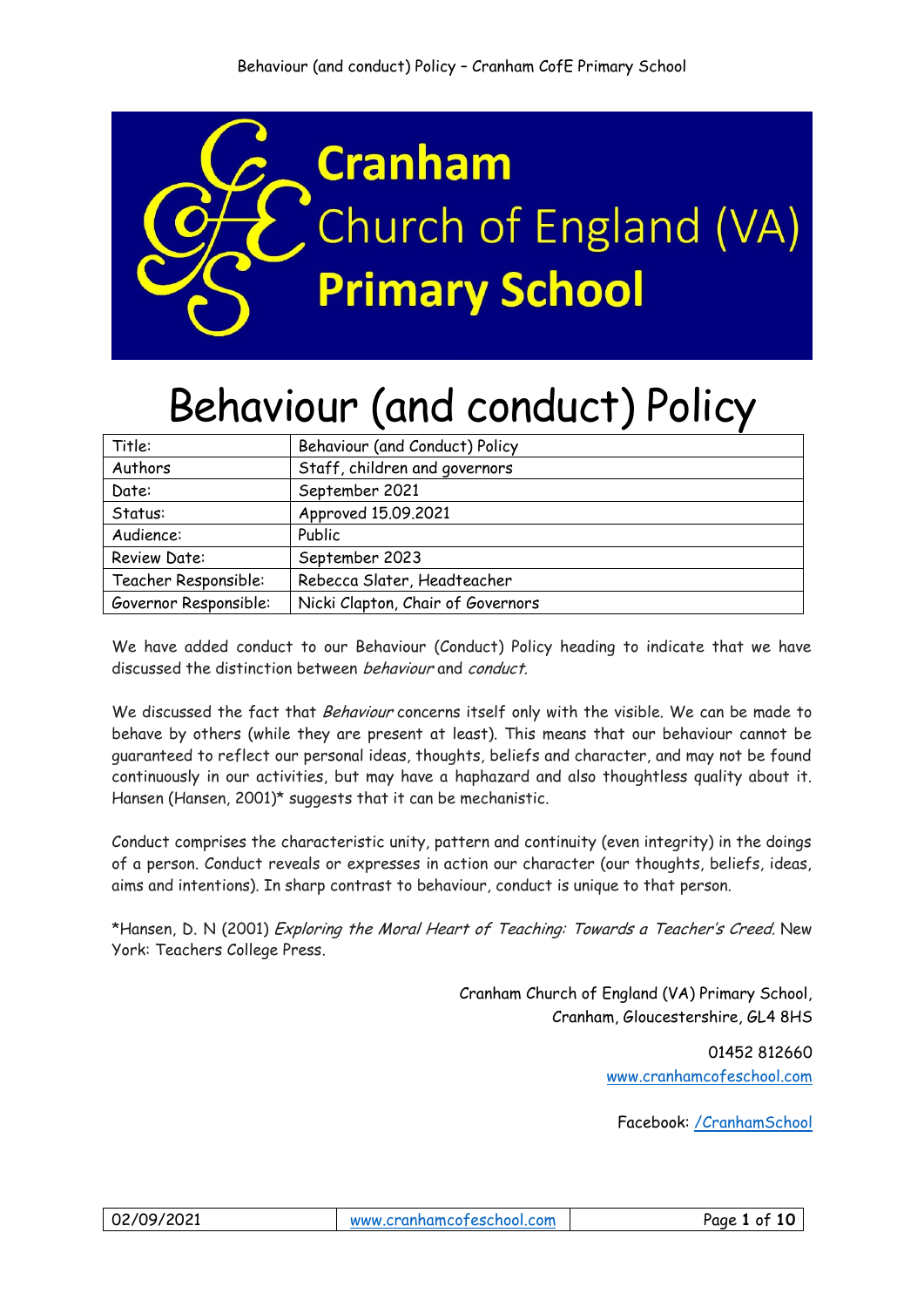# **Contents**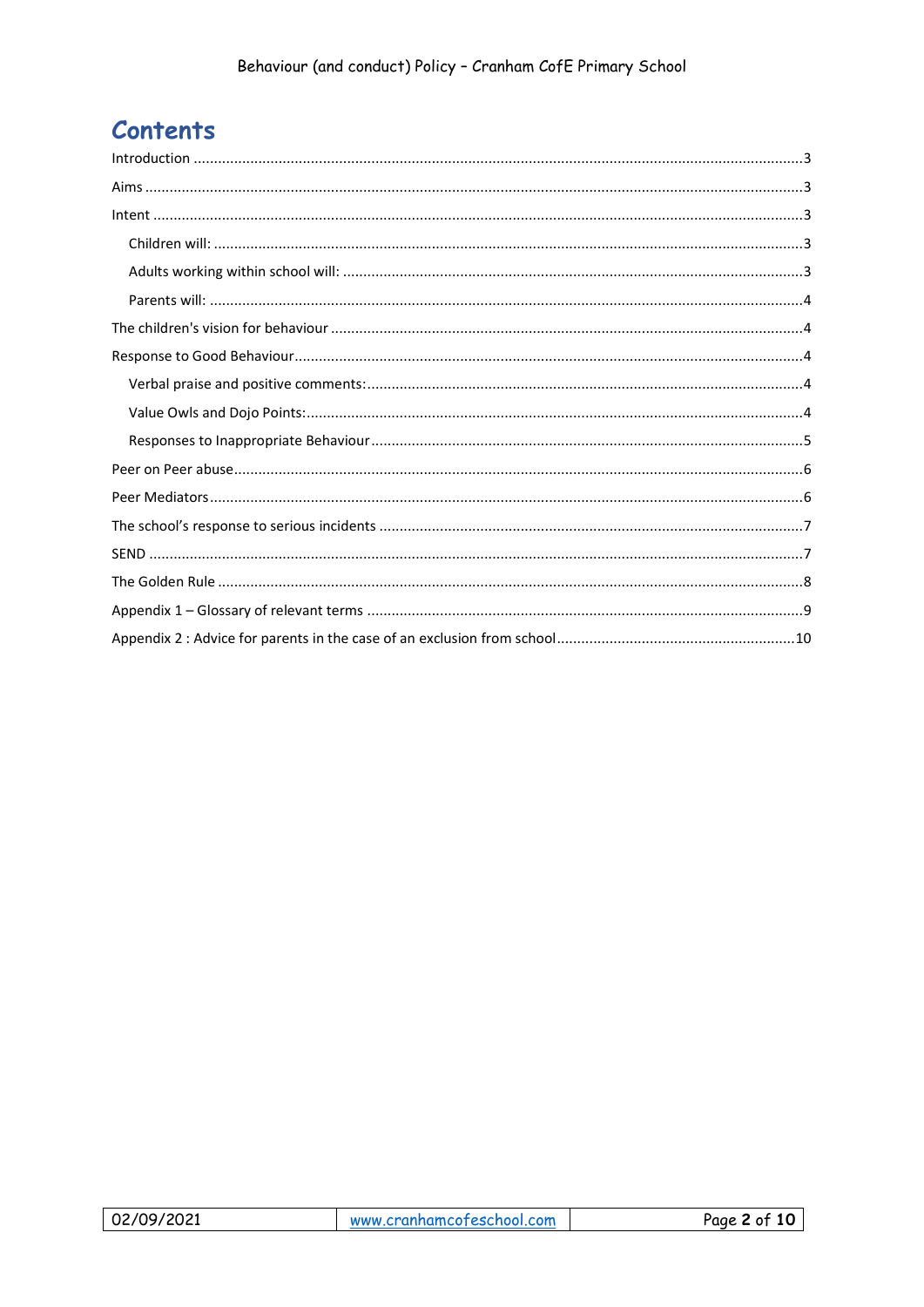# <span id="page-2-0"></span>**Introduction**

The Behaviour Policy in Cranham Church of England Primary School is informed by Christian Values which underpin every aspect of the School Community's life and work, including the curriculum. These values are rooted in the teaching of Jesus Christ. Central to a behaviour policy in a church school are Jesus' words recorded in the seventh chapter of the Gospel of Matthew:

> "So, in everything, do to others what you would have them do to you, for this sums up the Law and the Prophets."

Widely known as '**The Golden Rule**', this teaching replaces a set of school rules.

### <span id="page-2-1"></span>**Aims**

The Behaviour Policy aims to:

- Foster a **positive** and **compassionate** environment in which all children can flourish and reach their full potential.
- Develop relationships based on **respect, generosity, integrity** and **trust** between all members of the school community, including parents and members of the Governing Body.
- Raise awareness of desired standards of behaviour by celebrating and rewarding occasions when children have been 'Values Champion' (i.e. have demonstrated values in practical ways).
- Ensure that there is clarity about the procedures and sanctions agreed by all stakeholders.
- Give children the confidence that issues relating to behaviour will be referred back to **The Golden Rule** and the school's Christian values.
- Link effectively with the Safeguarding policy in ensuring a safe learning environment for everyone throughout the school day.

# <span id="page-2-2"></span>**Intent**

As a direct consequence of the Behaviour Policy:

### <span id="page-2-3"></span>Children will:

- Build strong relationships
- Experience what it means to live as a member of an **open, generous** and **forgiving** community
- Benefit from a calm and secure learning environment
- Be fully involved in regular reviews of the Behaviour Policy (through School Council etc)

### <span id="page-2-4"></span>Adults working within school will:

- Model forgiveness and the possibility of restoration and a new beginning in their relationships both with adults and children
- Be able to convey clearly and with confidence expectations of behaviour
- Benefit from a calm and secure environment in which to teach effectively
- Build positive relationships with parents and the whole school community

| 02/09/2021 | Page 3 of 10<br>www.cranhamcofeschool.com |
|------------|-------------------------------------------|
|------------|-------------------------------------------|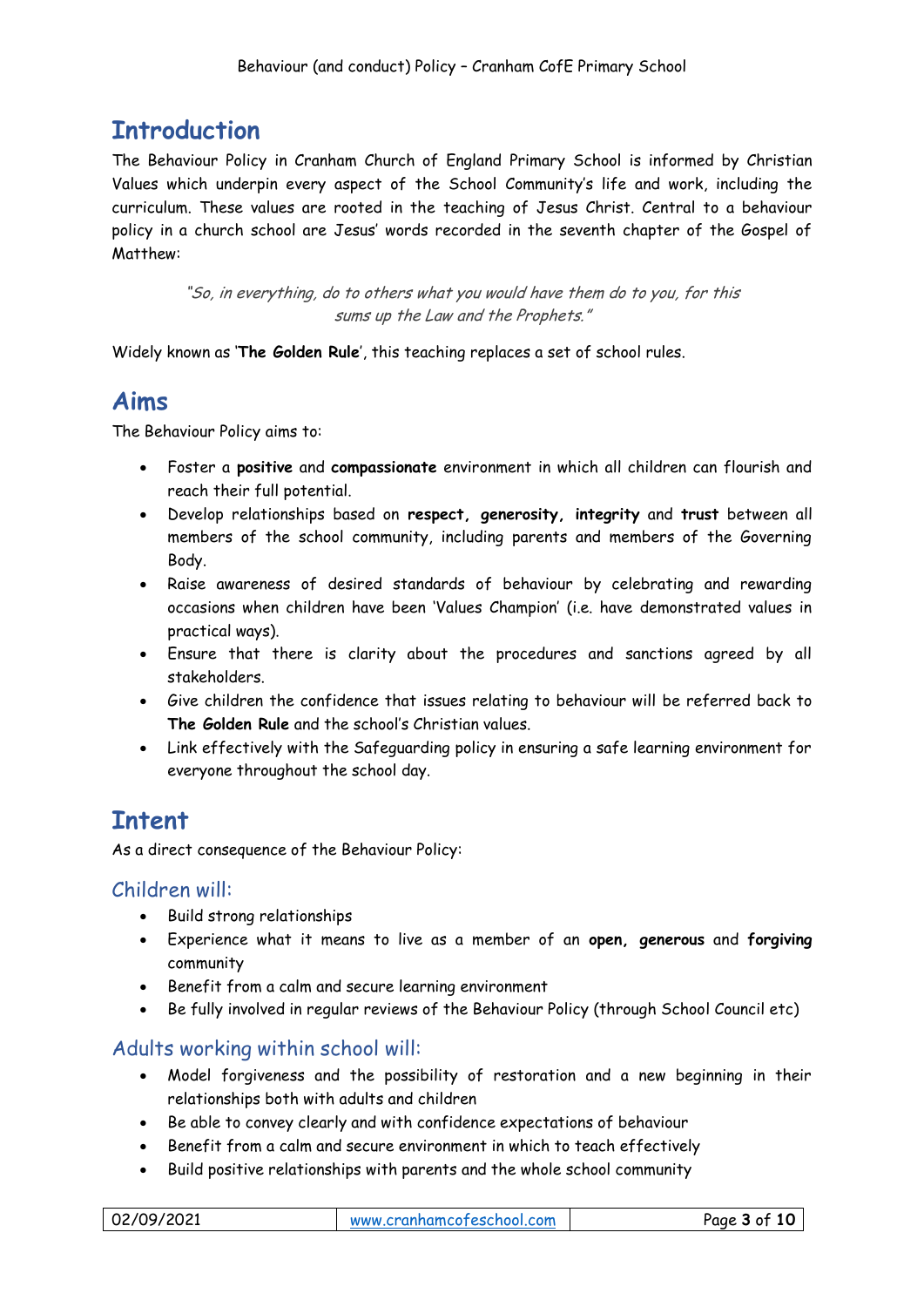Develop personally and professionally

#### <span id="page-3-0"></span>Parents will:

- Be fully informed about the school's ethos, core Christian values and the Behaviour Policy
- Feel confident that all the decisions regarding behaviour are just, unbiased, and informed by The Golden Rule and the school's values
- Be confident that their child is developing personally, socially and academically
- Be offered opportunities to explore further the school's values at home; for example through online noticeboards, and the newsletter
- Feel welcome in school to discuss their child's progress in a positive atmosphere

# <span id="page-3-1"></span>**The children's vision for behaviour**

The School Council met with Mrs Slater to discuss Behaviour at Cranham. Together they came up with the following vision:

**We show courage: standing up for each other and owning up to our mistakes and saying sorry.**

**We show compassion: helping others and looking for ways to be kind.**

**We are a community: respecting each other and allowing everyone to learn.**

# <span id="page-3-2"></span>**Response to Good Behaviour**

#### <span id="page-3-3"></span>Verbal praise and positive comments:

Praise and positive comments will be given readily. Class and supply teachers, lunchtime supervisors and support teachers will be encouraged to comment on good behaviour using the 'values language' in order that children understand the value, e.g. compassion, looks like in practice.

### <span id="page-3-4"></span>Value Owls and Dojo Points:

**Value owls:** Value owls are awarded to children demonstrating the school values. These children can be nominated by any member of staff, parents and or other children. Children who receive values awards are celebrated in celebration worship and they take home a Values pebble.

**Dojo points:** these are awarded for behaviour as well as effort and successes across the curriculum. Children receive individual rewards for reaching specified milestones each term (25, 50, 75 and 100). All children belong to one of 4 school families: Badgers, Foxes; Hedgehogs and Squirrels. The individual points are added together to produce a family group total. The winning

| 02/09/2021 | www.cranhamcofeschool.com | f 10<br>Page 4 of |
|------------|---------------------------|-------------------|
|            |                           |                   |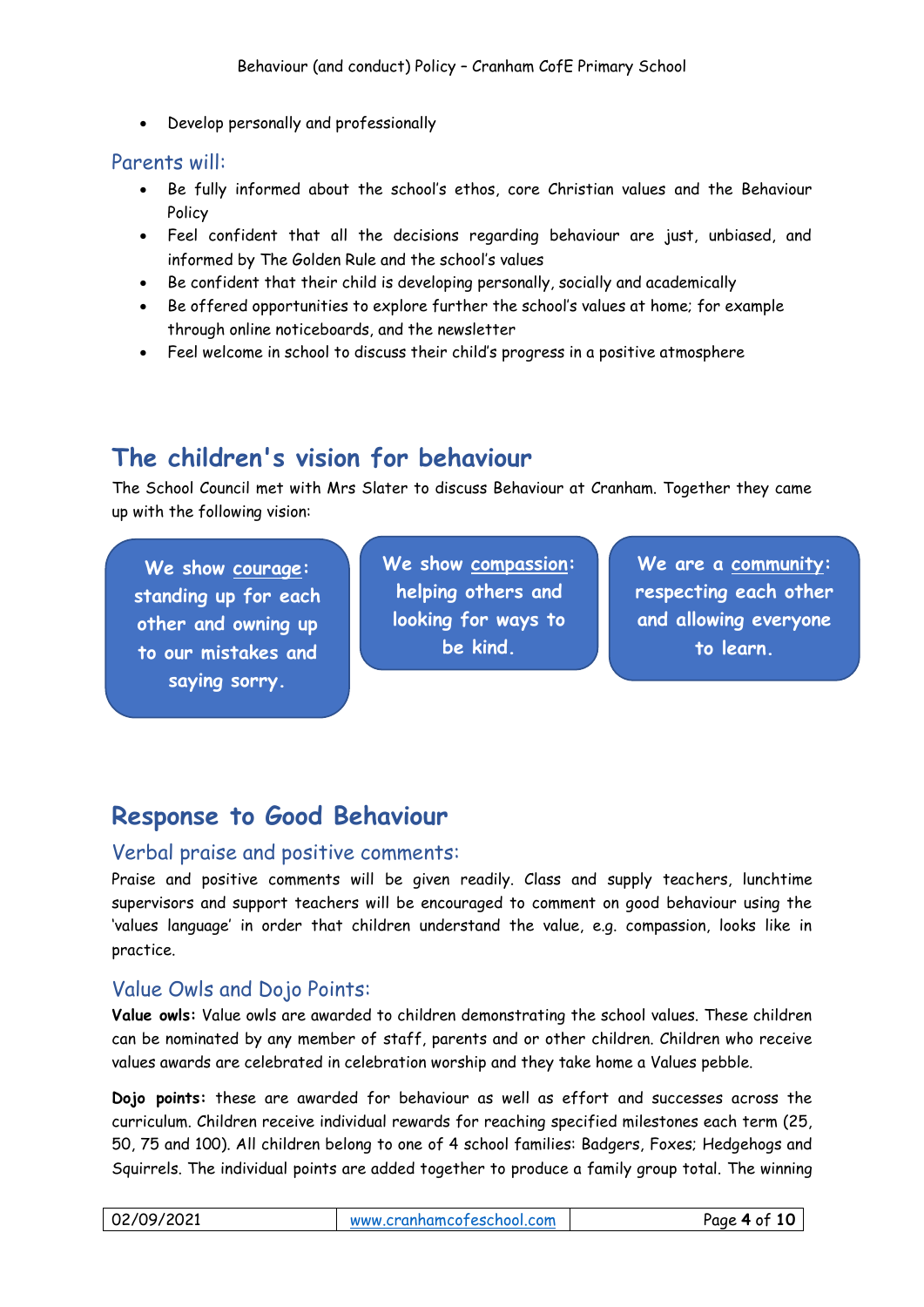family is celebrated once a week in a celebration Collective worship led by children. The children also work towards termly whole school rewards for achieving a target number of Dojo points.

### <span id="page-4-0"></span>Responses to Inappropriate Behaviour

When dealing with behaviour that falls below the expected standard throughout the school, adults will:

- Use The Golden Rule as the starting point to challenge the child on how he/she would have felt if he/she had been on the receiving end of the behaviour in question, and encourage the child to feel empathy
- Ensure that the child understands why his/her behaviour is not appropriate
- Seek to avoid confrontation and demonstrate compassion through active listening and forgiveness where there is an acknowledgement of wrongdoing
- Establish the facts and reserve initial judgement
- Use punishments sparingly; a removal of privileges will be used as the principal sanction
- Remember that quiet, personal, explicit reprimands are preferable to general criticism of whole groups
- Provide children with the opportunity to make amends, reminding them that it is their behaviour, not themselves, that is unacceptable. As a Church of England school, we have a focus on putting right any harm we have done, and the importance of forgiveness and moving on.

When dealing with behaviour that falls below the expected standard within the classroom, teachers will:

- Deal with classroom problems, whenever possible, within the classroom
- Require unacceptable work to be repeated
- Expect a child to make up for wasted time during his/her free time; e.g. at break or dinner time
- Inform parents if equipment is deliberately damaged and invite them to replace it
- Use the **'Ask, tell, send and mend'** approach:
	- o **Ask:** Ask a child to behave, reminding him/her of appropriate behaviour;
	- o **Tell**: Tell the child to behave appropriately e.g. I've asked you to sit quietly, now I'm telling you to sit quietly;
	- o **Send**: If the child continues to misbehave, if appropriate he/she is sent to another area of the classroom for a 'Time Out' session. For our very youngest children in EYFS, the Send part might involve being sent to try another activity or to play elsewhere.
	- o When the teacher has an opportunity he/she will speak to the child calmly about his/her behaviour. If inappropriate behaviour continues, the child will be sent to the Headteacher or a senior member of staff if the Headteacher is not available)
	- o **Mend:** This part is about the adult and the child agreeing together how the child could make amends for any harm caused by their behaviour (e.g tidying up, an apology or completing learning tasks in their own time)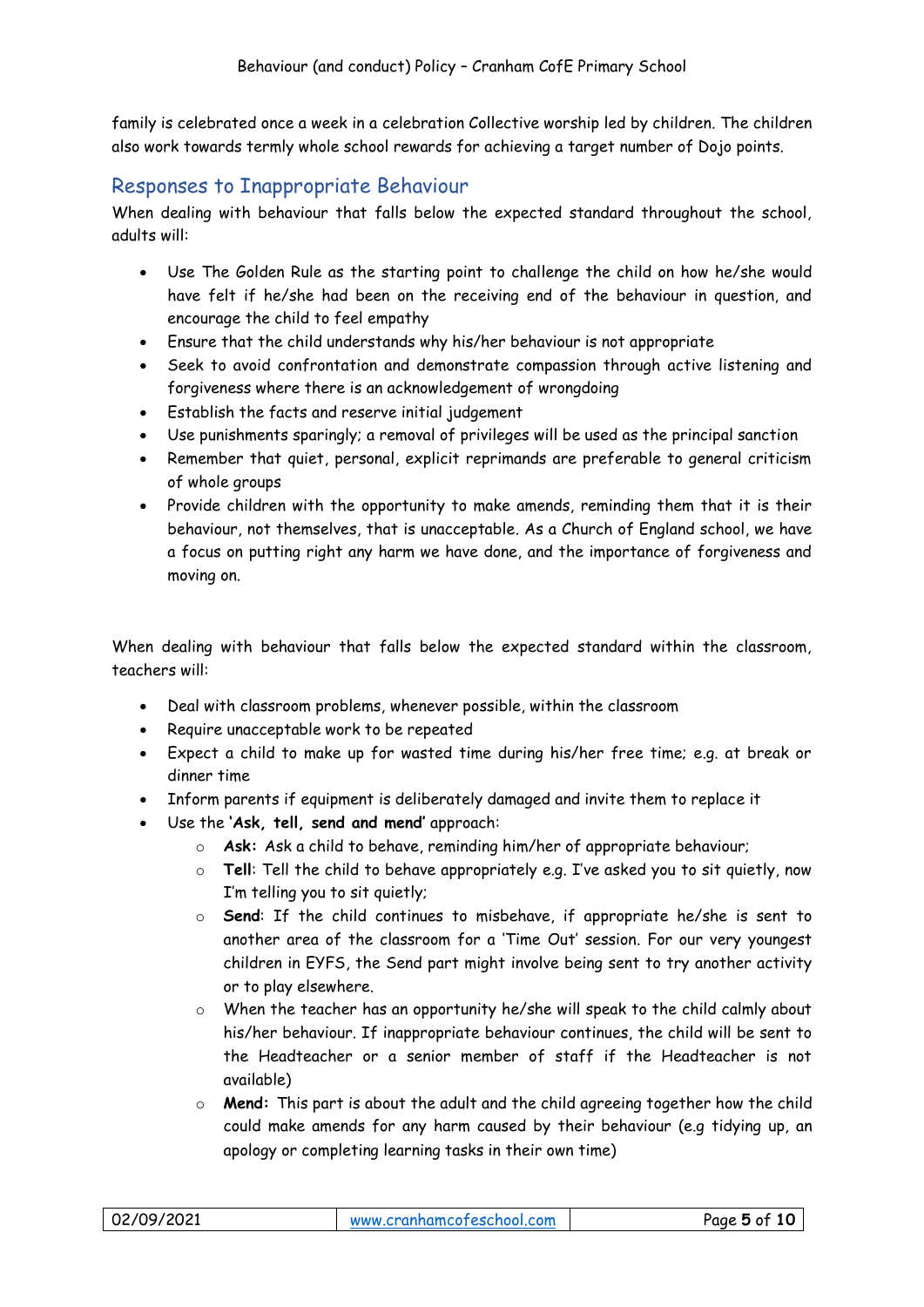The **Ask, tell send, mend** approach will also be followed at play and lunch times and in wrap-around care. All staff will use a consistent approach

## <span id="page-5-0"></span>**Peer on Peer abuse**

At Cranham C of E school we have a zero tolerance policy on peer on peer abuse, and we take steps to minimise the risk of this occurring. This includes exploring potential issues with the children through our PSHE programme, ensuring appropriate supervision throughout the school day and parent workshops on relevant topics. Should this type of abuse occur, staff should seek support from the DSL or the Deputy DSL's to deal with it. We understand that this abuse can take many forms including, but not limited to:

- bullying (including cyberbullying, prejudice-based and discriminatory bullying);
- physical abuse which can include hitting, kicking, shaking, biting, hair pulling, or otherwise causing physical harm;
- sexual violence and sexual harassment;
- consensual and non-consensual sharing of nude and semi-nude images and/or videos;
- up-skirting (which is a criminal offence)
- initiation/hazing type violence and rituals

Incidents of Peer on Peer abuse are recorded on My Concern, and we set clear boundaries to prevent further incidents. The parents of all children involved are contacted, and we plan for review opportunities to ensure the issue does not re-occur.

### **The use of reasonable force**

There are circumstances when it is appropriate for staff in school to use reasonable force to safeguard children and young people. The term 'reasonable force' covers the broad range of actions used by staff that involve a degree of physical contact to control or restrain children. This can range from guiding a child to safety by the arm, to more extreme circumstances such as breaking up a fight or where a young person needs to be restrained to prevent violence or injury. 'Reasonable' in these circumstances means 'using no more force than is needed'. The use of force may involve either passive physical contact, such as standing between pupils or blocking a pupil's path, or active physical contact such as leading a pupil by the arm out of the classroom.

In the unlikely event of action of this type being required at Cranham Primary school, it is to be carried out, if possible, by a member of staff who has been Team teach trained. Staff should inform another adult of their intention to use reasonable force in advance of the action, whenever this is practical, and remain in sight of another adult throughout the process. parents will be informed if such action has been taken.

Please see the school's Physical intervention policy for further information.

# <span id="page-5-1"></span>**Peer Mediators**

Peer mediators follow the core principles of the golden rule. These children are selected and trained in September of each year, and wear a bib to allow others to identify them in the

| 02/09/2021 | www.cranhamcofeschool.com | Page 6 of 10 |
|------------|---------------------------|--------------|
|            |                           |              |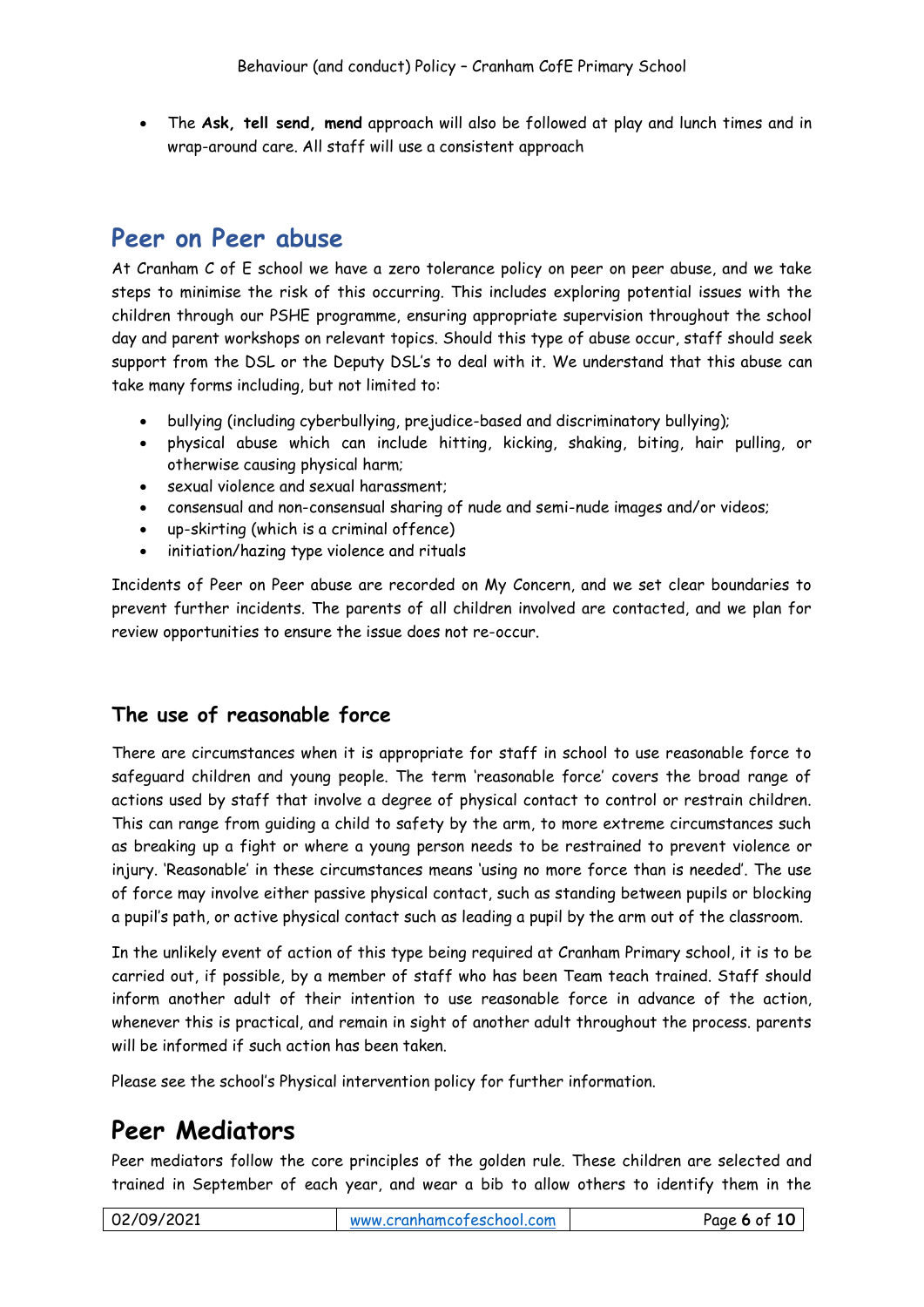playground. They take care to listen to both sides of a disagreement, they seek to avoid confrontation and demonstrate compassion through active listening.

### <span id="page-6-0"></span>**The school's response to serious incidents**

The school's approach to behaviour is focused on positive reinforcement, and relationship building to support emotional development. However, the school has a safeguarding responsibility to all its pupils, and we therefore need to react appropriately to incidents of serious mis-behaviour.

The following inappropriate behaviours are deemed to be more serious, and may result in an internal or external fixed term exclusion:

- Threatening or violent behaviour towards staff or pupils
- Serious incidents of bullying
- Sexualised behaviour
- Theft or deliberate damage to school property
- Swearing with intent to offend

In the case of an internal exclusion, the school will write to parents to inform them formally of this decision. The school also commits to providing support for pupils who have been given an internal exclusion, seeking external advice where necessary, to prevent further incidents.

Fixed term exclusions and permanent exclusion will follow the formal procedure as agreed by the Governing Body in consultation with the Local authority:

[exclusions-guide-for-head-teachers-aug-2021-ht-1a.pdf \(gloucestershire.gov.uk\)](https://www.gloucestershire.gov.uk/media/2108944/exclusions-guide-for-head-teachers-aug-2021-ht-1a.pdf)

# <span id="page-6-1"></span>**SEND**

At Cranham school, we recognise that some children will need additional support to improve their behaviour and conduct, due to the conditions or additional needs that they have. We remain aspirational for these children, believing that this is the best way to ensure that they are as prepared as possible for their future. However, we make reasonable adjustments to our approach in the same way that we do with the curriculum. These adjustments should be agreed with the SENCo or the head teacher and outlined in their 'My Plan'. Steps will be taken to ensure that these adjustments do not affect the positive school experience of any other children.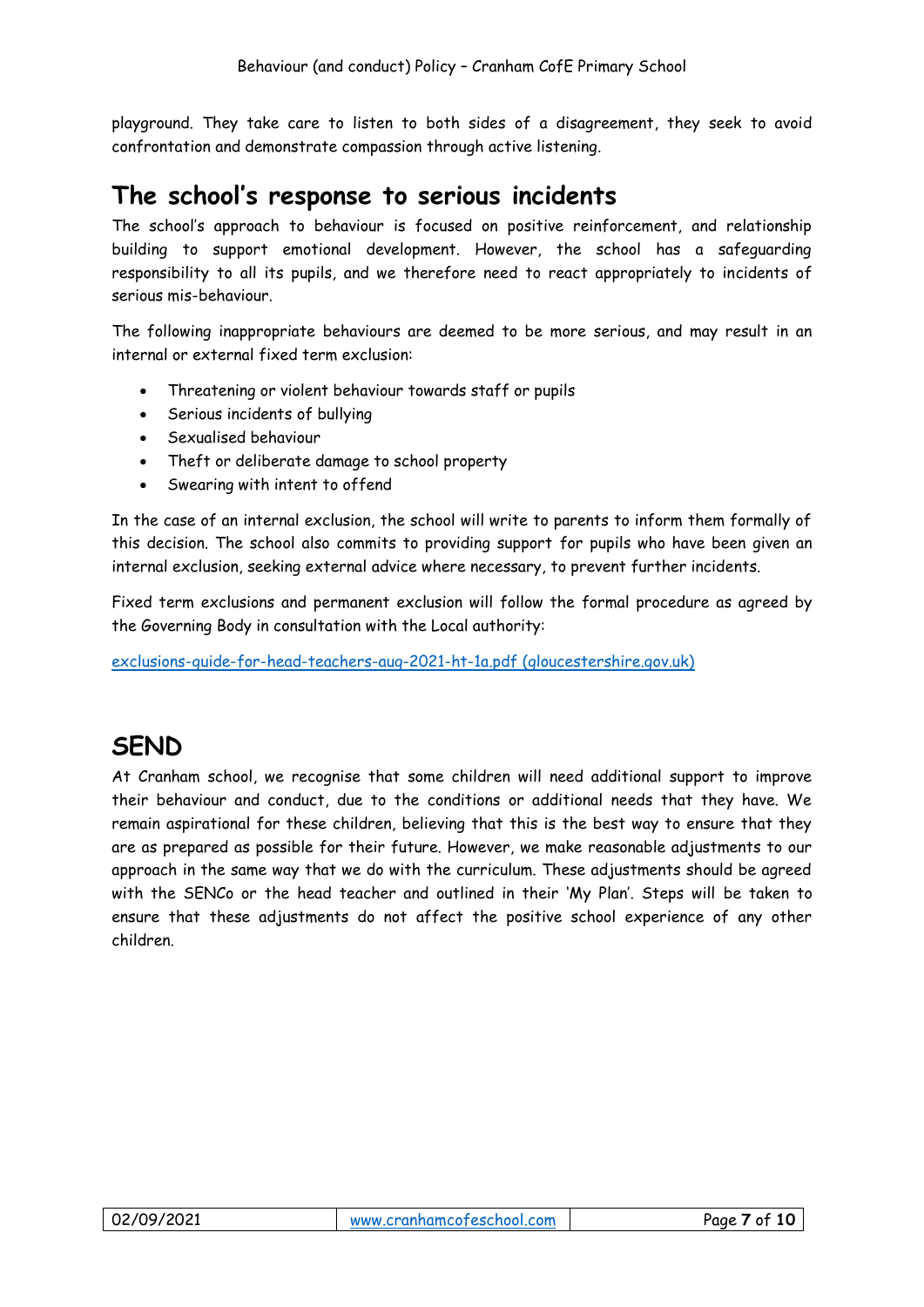# <span id="page-7-0"></span>**The Golden Rule**



| 02/09/2021 |  |
|------------|--|
|------------|--|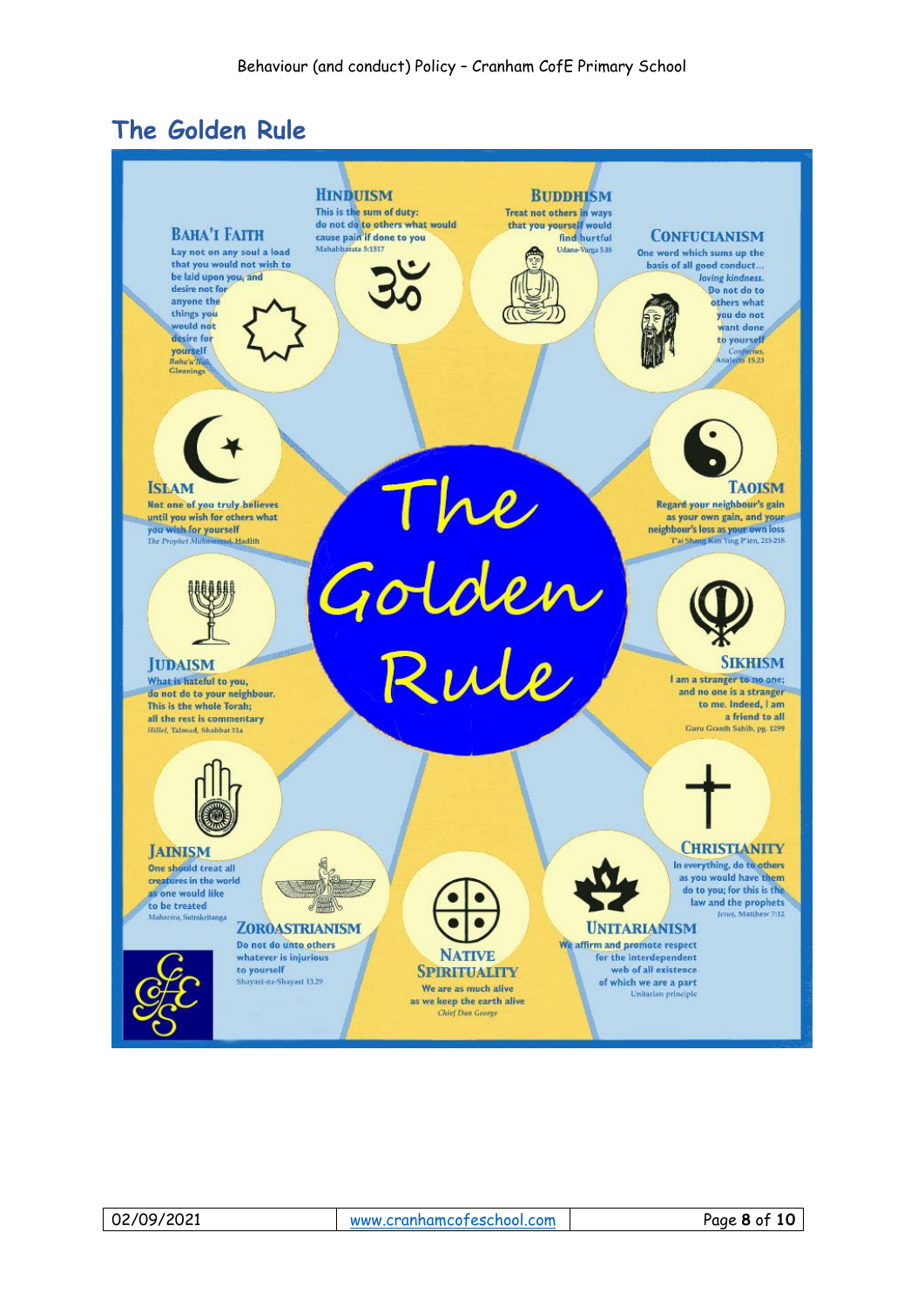# <span id="page-8-0"></span>**Appendix 1 – Glossary of relevant terms**

#### **Internal exclusion**

Schools can use internal exclusions, where a pupil is removed from their class for either a half or full day. Such exclusions are served on the school site and are not treated as an exclusion from school. Internal exclusion may be more appropriate in cases where a pupil is a Child in Care (CiC) who is subject to a Child Protection Plan, or for whom the head teacher believes formal exclusion might pose a safeguarding risk.

#### **Fixed Term Exclusion**

This is when a child is excluded from school for a short period of time. The research shows that between 1-3 days is usually sufficient. This has to be formally recorded using the Gloucestershire Local Authority documentation.

#### **Permanent Exclusion**

This is when a child is excluded from the school on a permanent basis, and an alternative school must be found for the child. This would only take place when all other options for addressing the child's poor behaviour have been explored: considerable support has been put in place, but has failed to have the required impact.

#### **Managed Move**

This is when schools and the Local Authority work together to find an alternative school place for a child who is at high risk of Permanent exclusion from their current school. It is designed to provide a fresh start and to be an alternative to the child having a Permanent exclusion on their record.

| 02/09/2021 | www.cranhamcofeschool.com | Page 9 of 10 |
|------------|---------------------------|--------------|
|            |                           |              |